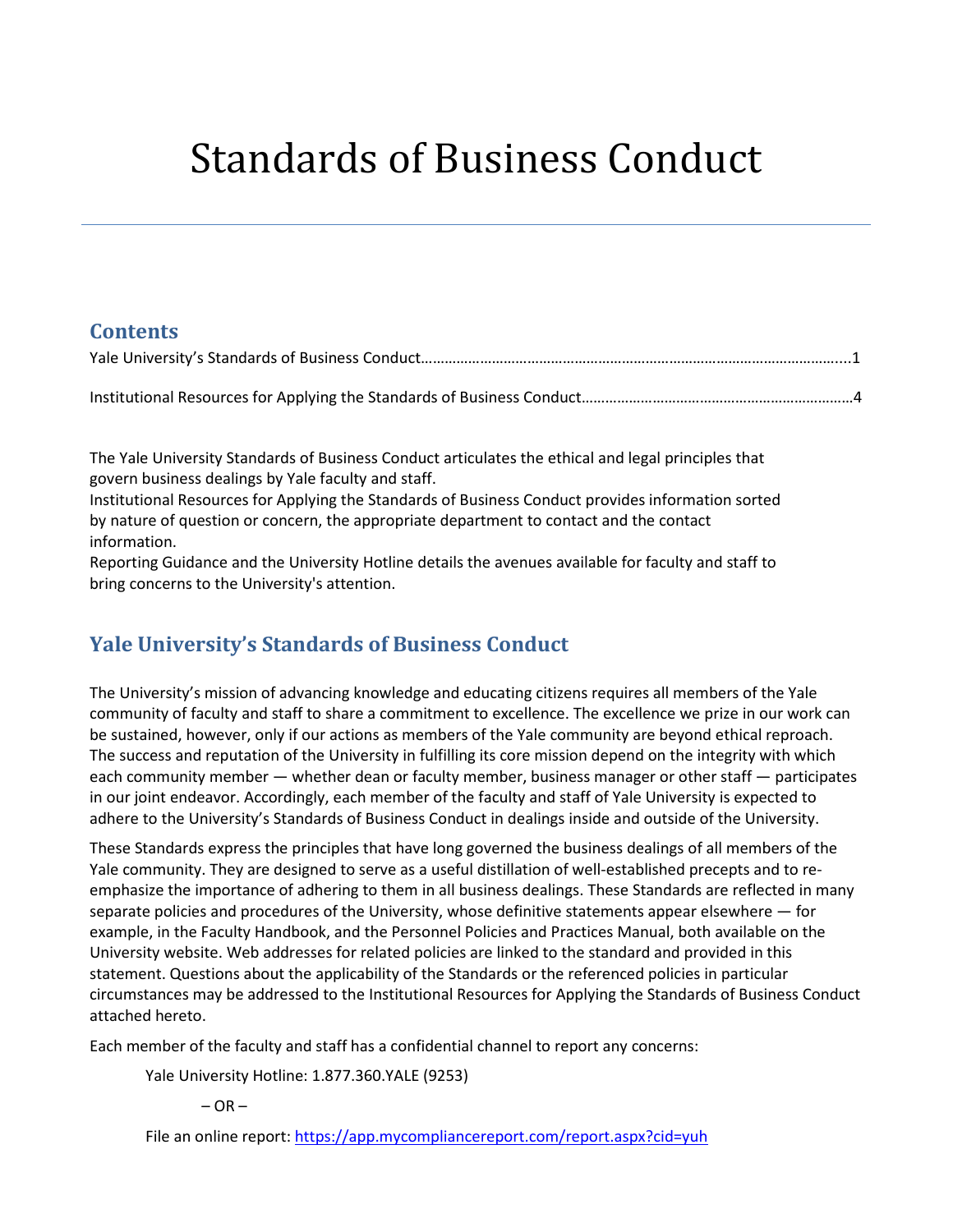#### **1. Ethical conduct**

Yale faculty and staff should conduct themselves ethically, honestly, and with integrity in all dealings. They need to be fair and principled in their business interactions and to act in good faith in these matters with others both inside and outside the community. They should act with due recognition of their position of trust and loyalty with respect to the University and its students, research sponsors, and donors. When in doubt about the propriety of a proposed course of action, they should seek counsel from those colleagues, supervisors, or administrators who can assist in determining the right and appropriate course. (Policy 1101 *Guiding Principles for University Operations*[, https://your.yale.edu/policies-procedures/policies/1101-guiding](https://your.yale.edu/policies-procedures/policies/1101-guiding-principles-university-operations)[principles-university-operations;](https://your.yale.edu/policies-procedures/policies/1101-guiding-principles-university-operations) *Dealing with Allegations of Academic Misconduct*, [https://provost.yale.edu/policies/academic-integrity/dealing-allegations-academic-misconduct.](https://provost.yale.edu/policies/academic-integrity/dealing-allegations-academic-misconduct))

#### **2. Respect for others**

The Yale community is diverse — in race, background, age, religion, and in many other ways. The personal actions of each community member establish and maintain the culture of tolerance and respect for which we strive. While principles of free speech remain paramount at Yale, faculty and staff should respect the rights and dignity of others regardless of their differences, and must conscientiously abide by the principles of nondiscrimination adopted by the University. Harassment along sexual, racial, or political lines has no place in our community. (*Yale University's Equal Opportunity Statement and Policy Against Discrimination and Harassment*, [https://oiea.yale.edu/discrimination-and-harassment;](https://oiea.yale.edu/discrimination-and-harassment) Policy 1607 *Information Technology Appropriate Use Policy*, [https://your.yale.edu/policies-procedures/policies/1607-information-technology](https://your.yale.edu/policies-procedures/policies/1607-information-technology-appropriate-use-policy)[appropriate-use-policy.](https://your.yale.edu/policies-procedures/policies/1607-information-technology-appropriate-use-policy))

#### **3. Conflicts of interest**

As is more fully stated in the Yale Policy on Conflict of Interest and Conflict of Commitment, Yale faculty and staff must avoid improper conflicts of interest in conducting their work at the University. Financial conflicts of interest must be disclosed, reviewed, and appropriately managed or eliminated. Faculty and staff should demonstrate sensitivity in identifying potential conflicts of interest, whether of a financial, personal, or professional nature, and must follow the reporting and other provisions of applicable University policies. (*Yale University Policy on Conflict of Interest*, [https://your.yale.edu/policies-procedures/other/yale-university-policy](https://your.yale.edu/policies-procedures/other/yale-university-policy-conflict-interest)[conflict-interest;](https://your.yale.edu/policies-procedures/other/yale-university-policy-conflict-interest) *Yale Faculty Handbook*, [https://provost.yale.edu/faculty-handbook;](https://provost.yale.edu/faculty-handbook) *Staff Workplace Policies*, *Conflict of Interest* [https://your.yale.edu/work-yale/staff-workplace-policies#conflict-of-interest;](https://your.yale.edu/work-yale/staff-workplace-policies#conflict-of-interest) Policy 3201 *General Purchasing*, Section 3201.1 *Ethical Practices*, [https://your.yale.edu/policies-procedures/policies/3201](https://your.yale.edu/policies-procedures/policies/3201-general-purchasing#3201.1) [general-purchasing#3201.1.](https://your.yale.edu/policies-procedures/policies/3201-general-purchasing#3201.1))

#### **4. Compliance with applicable laws and regulations**

The University is in a heavily regulated environment. Compliance with laws is important as a matter of principle. Faculty and staff should also recognize that noncompliance can have severe adverse financial and other consequences, potentially affecting the reputation and operations of the entire University. Yale faculty and staff must comply rigorously with federal, state, and local laws and regulations that apply to the performance of their responsibilities at the University. All have a duty to inform themselves, through University sources and independently, about relevant legal obligations and to keep current with changes in applicable law. When in doubt about the interpretation of applicable law, they should seek advice from the Office of the Vice President and General Counsel.

#### **5. Compliance with applicable University policies and procedures**

The University has established policies and procedures for managing its business and other operations. Some are required by law; some are prudential; and some are managerial, designed to ensure smooth and coordinated business operations. Yale faculty and staff are expected to inform themselves about and comply with applicable University policies and procedures. (See Policy compilations and links at, e.g., [https://your.yale.edu/policies-procedures;](https://your.yale.edu/policies-procedures)<https://ocr.yale.edu/faculty/policies> (Cooperative Research, for intellectual property policies); [https://your.yale.edu/research-support/human-research/policies-procedures](https://your.yale.edu/research-support/human-research/policies-procedures-guidance-and-checklists)[guidance-and-checklists](https://your.yale.edu/research-support/human-research/policies-procedures-guidance-and-checklists) (human research)[; https://your.yale.edu/research-support/animal-research/policies-](https://your.yale.edu/research-support/animal-research/policies-procedures-guidelines-and-instructions)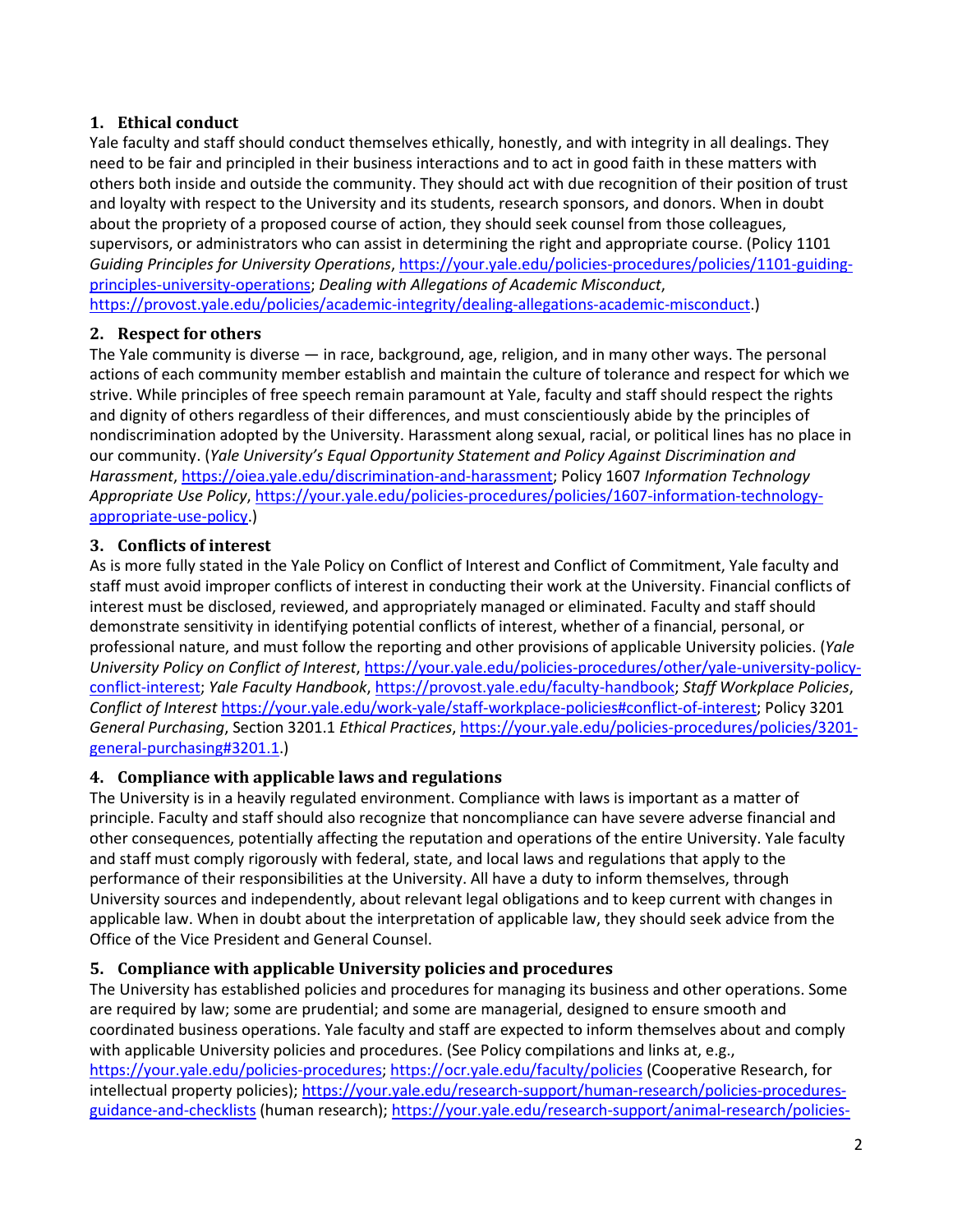[procedures-guidelines-and-instructions](https://your.yale.edu/research-support/animal-research/policies-procedures-guidelines-and-instructions) (animal research);<https://medicine.yale.edu/dean/policies/> (Yale School of Medicine); and <https://provost.yale.edu/policies> (Provost's Office, for Faculty Handbook and other policy statements).)

## **6. Compliance with contractual, grant, and other private obligations**

In the course of its operations, the University frequently undertakes contractual and other formal obligations to outside entities. These obligations are embodied, for example, in commercial contracts for the purchase of goods or services, software licenses, endowed gift agreements, and memoranda of understanding with other organizations. Yale faculty and staff are expected to adhere closely and act in good faith regarding all applicable private obligations assumed by the University.

## **7. Individual responsibility and accountability**

Yale faculty and staff should assume and exercise responsibility appropriate to their positions and roles. They are accountable to each other, to the University, and to themselves for their actions and their decisions not to act. When roles or responsibilities are unclear, they should take it upon themselves to obtain clarity. They should exercise sound business judgment in the performance of their responsibilities, to the best of their ability.

## **8. Stewardship of property and funds**

As stewards of University property and funds with a responsibility to contributors to the University, including federal, state, and local governments, Yale faculty and staff should treat University property with care, as if it were their own property, and must expend funds prudently. They should avoid waste and improper use, and should not use University funds, property, or facilities for their personal benefit or for the benefit of a non-University organization without proper approval. Their acts should reflect the recognition of a special obligation to use University property responsibly and consistent with the tax-exempt status conferred on the University in light of its educational, research, and clinical mission.

## **9. Appropriate treatment of confidential information**

In their various capacities, Yale faculty and staff become privy to confidential information of many different types. Such information may concern students, patients, employees, or research sponsors, for example, or it may be proprietary information of an enterprise licensing Yale intellectual property or otherwise subject to contractual or legislated obligations of confidentiality. Yale faculty and staff are expected to inform themselves about applicable obligations and to maintain the confidentiality of such information, safeguarding it and using it only as any applicable restrictions permit. (See HIPAA, [https://hipaa.yale.edu/.](https://hipaa.yale.edu/))

## **10. Recording, allocating, and charging costs and effort**

The accuracy and reliability of financial and effort reports is of paramount importance to the business operations of the University. At all times, Yale faculty and staff must record, allocate, and charge costs and effort accurately and maintain supporting documentation as required by established policies and procedures.

## **11. Internal controls**

Internal controls provide the keystone of sound business practices. These controls include adequate segregation of duties, diligent application of preventive and detective control systems, and conscientious compliance with authorization, reporting, and other established processes. Internal controls are critical to ensuring efficient operations, responsible financial management, accurate financial reporting, careful protection of assets, and satisfactory compliance with applicable laws and regulations. Faculty and staff are expected to maintain and support internal controls structures at the University.

## **12. Gifts, gratuities, and "kickbacks"**

Relationships between Yale and its vendors must be free of any taint. Yale faculty and staff should not personally accept any material gift, gratuity, or other payment, in cash or in kind, from any vendor seeking to do business with Yale or currently doing business with Yale. If questions arise about the materiality of a proposed gift or gratuity, the proposed recipient should seek advice from the Office of the Vice President and General Counsel. (See Policy 2201 *Gifts from External Parties to Employees*, [https://your.yale.edu/policies-](https://your.yale.edu/policies-procedures/policies/2201-gifts-external-parties-employees)